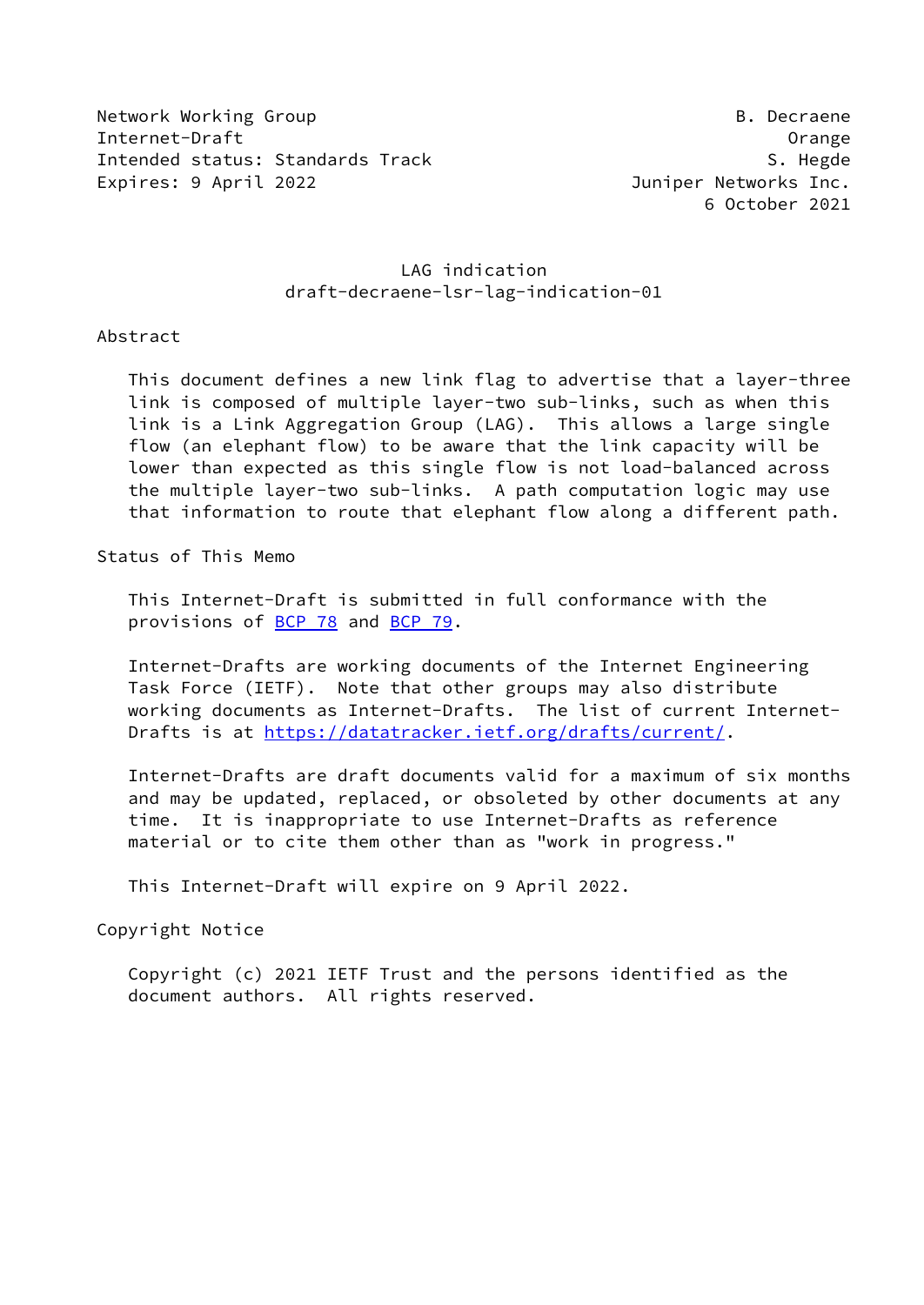<span id="page-1-1"></span>Internet-Draft LAG indication October 2021

This document is subject to [BCP 78](https://datatracker.ietf.org/doc/pdf/bcp78) and the IETF Trust's Legal Provisions Relating to IETF Documents ([https://trustee.ietf.org/](https://trustee.ietf.org/license-info) [license-info](https://trustee.ietf.org/license-info)) in effect on the date of publication of this document. Please review these documents carefully, as they describe your rights and restrictions with respect to this document. Code Components extracted from this document must include Simplified BSD License text as described in Section 4.e of the [Trust Legal Provisions](https://trustee.ietf.org/license-info) and are provided without warranty as described in the Simplified BSD License.

## Table of Contents

|                                    | $\overline{2}$ |
|------------------------------------|----------------|
| Requirements Language<br>1.1.      | $\overline{3}$ |
|                                    | $\overline{3}$ |
| 2.1.                               | $\overline{3}$ |
|                                    | $\overline{3}$ |
| Operational considerations<br>3.   | $\overline{3}$ |
| 4.                                 | $\overline{3}$ |
| 4.1.                               | $\overline{3}$ |
|                                    | $\overline{4}$ |
|                                    | $\overline{4}$ |
| 6.                                 | $\overline{5}$ |
| 7.                                 | $\overline{5}$ |
| Normative References<br>7.1.       | $\overline{5}$ |
| 7.2. Informative References        | $\overline{5}$ |
| Appendix A. Changes / Author Notes | 6              |
| Authors' Addresses                 | 6              |
|                                    |                |

# <span id="page-1-0"></span>[1](#page-1-0). Introduction

 An IP link may be composed a multiple layer two sub-links not visible to the IGP routing topology. When traffic crossing that IP link is load-balanced on a per flow basis, a large elephant flow will only benefit from the capacity of a single sub-link. This is an issue for the routing logic which only see the aggregated bandwidth of the IP link, and hence may incorrectly route a large flow over a link which is incapable of transporting that flow.

 This document defines a new link flag to signal that an IP link is a Link Aggregate Group composed of multiple layer two sub-links. This flag may be automatically be set by routing nodes connected to such links, without requiring manual tagging by the network operator. A path computation logic such as a PCE or a CSPF computation on the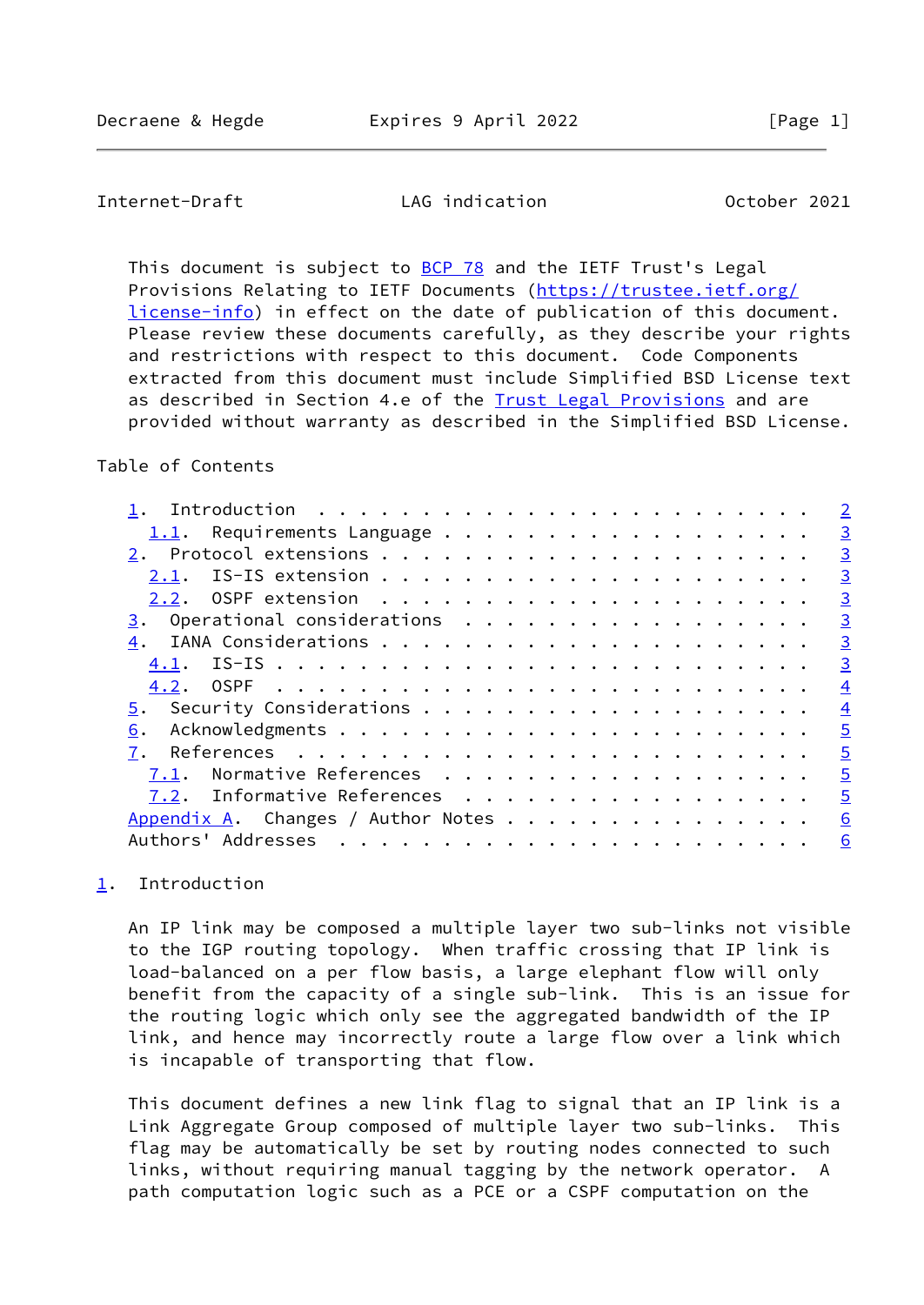ingress, may use that information to avoid such links for elephant flows.

Decraene & Hegde **Expires 9 April 2022** [Page 2]

<span id="page-2-1"></span>Internet-Draft LAG indication October 2021

### <span id="page-2-0"></span>[1.1](#page-2-0). Requirements Language

 The key words "MUST", "MUST NOT", "REQUIRED", "SHALL", "SHALL NOT", "SHOULD", "SHOULD NOT", "RECOMMENDED", "NOT RECOMMENDED", "MAY", and "OPTIONAL" in this document are to be interpreted as described in [BCP](https://datatracker.ietf.org/doc/pdf/bcp14) [14](https://datatracker.ietf.org/doc/pdf/bcp14) [RFC 2119 \[RFC2119](https://datatracker.ietf.org/doc/pdf/rfc2119)] [RFC 8174](https://datatracker.ietf.org/doc/pdf/rfc8174) [\[RFC8174](https://datatracker.ietf.org/doc/pdf/rfc8174)] when, and only when, they appear in all capitals, as shown here.

- <span id="page-2-2"></span>[2](#page-2-2). Protocol extensions
- <span id="page-2-3"></span>[2.1](#page-2-3). IS-IS extension

 To advertise that a layer-three link is composed of multiple layer two sub-components this document defines a new bit in the IS-IS link- attribute sub-TLV [RFC 5029](https://datatracker.ietf.org/doc/pdf/rfc5029) [[RFC5029\]](https://datatracker.ietf.org/doc/pdf/rfc5029).

 L2 LAG (Link Aggregation Group) TBD1. When set, this layer-three link is composed of multiple layer-two sub-components performing per flow load balancing.

<span id="page-2-4"></span>[2.2](#page-2-4). OSPF extension

 To advertise that a layer-three link is composed of multiple layer two sub-components this document defines a new bit in the OSPF Link Attributes Bits TLV [\[I-D.ietf-lsr-dynamic-flooding](#page-4-4)].

 L2 LAG (Link Aggregation Group) TBD2. When set, this layer-three link is composed of multiple layer-two sub-components performing per flow load balancing.

<span id="page-2-5"></span>[3](#page-2-5). Operational considerations

 A node supporting this extension SHOULD automatically advertise the L2 LAG flag for IP links composed of multiple layer-two sub components. Configuration knob MAY be provided to override this default.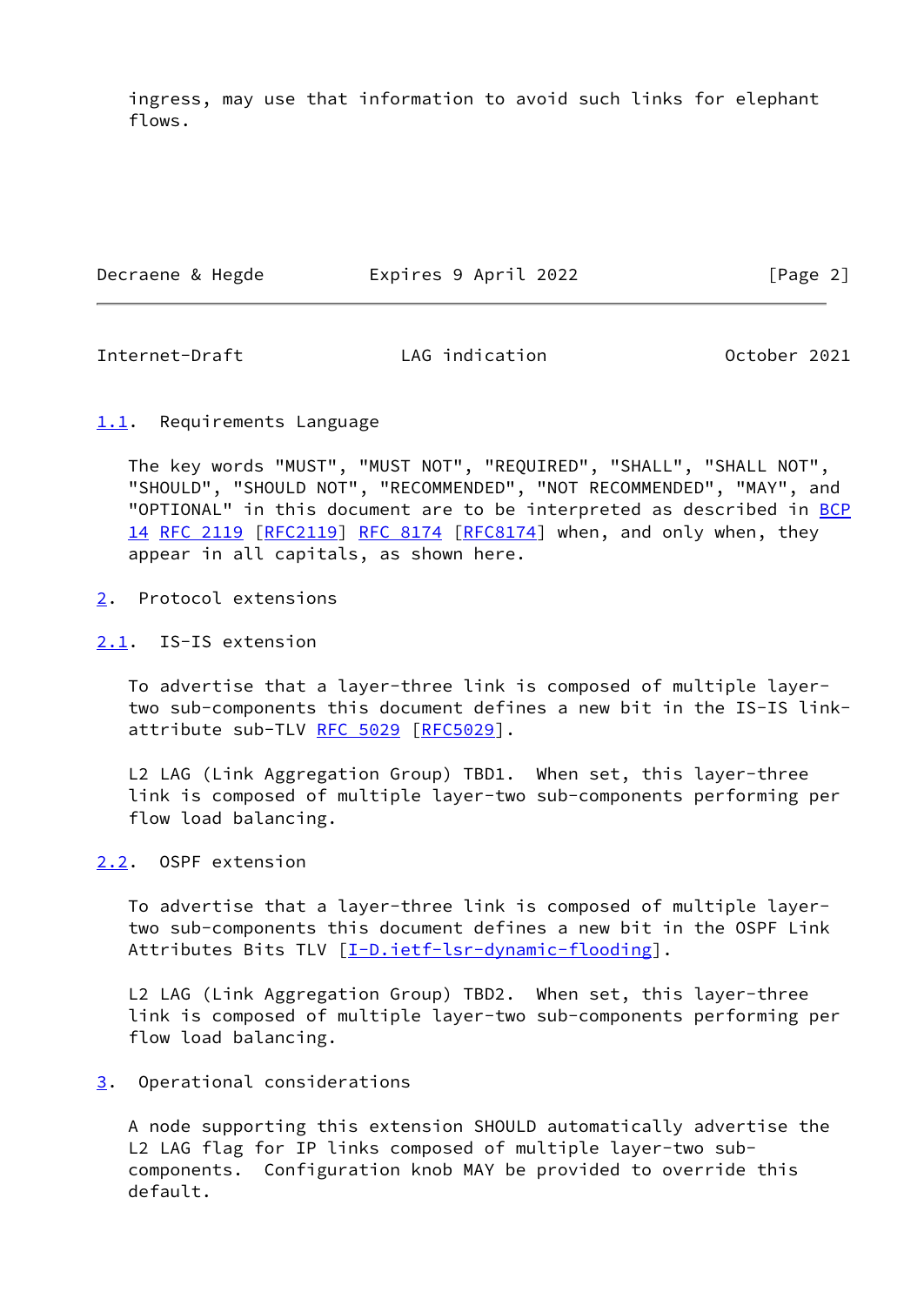In order to handle nodes not supporting this extension, network operator may need to use an admin group (color) [\[RFC5305](https://datatracker.ietf.org/doc/pdf/rfc5305)] [[RFC7308](https://datatracker.ietf.org/doc/pdf/rfc7308)] in order to flag those links on legacy nodes.

<span id="page-3-0"></span>[4](#page-3-0). IANA Considerations

<span id="page-3-1"></span>[4.1](#page-3-1). IS-IS

 IANA is requested to allocate one bit value from the registry: link attribute bit values for sub-TLV 19 of TLV 22 (Extended IS reachability TLV).

<span id="page-3-3"></span>

| Decraene & Hegde | Expires 9 April 2022 | [Page 3]     |  |  |
|------------------|----------------------|--------------|--|--|
| Internet-Draft   | LAG indication       | October 2021 |  |  |

| Value Name |                                      |
|------------|--------------------------------------|
|            |                                      |
|            | TBD1 L2 LAG (Link Aggregation Group) |

Figure 1

#### <span id="page-3-2"></span>[4.2](#page-3-2). OSPF

 IANA is requested to allocate one bit number from the registry: OSPF Link Attributes Sub-TLV Bit Values.

> Bit Number Description ---------- -------------------------------- TBD2 L2 LAG (Link Aggregation Group)

> > Figure 2

<span id="page-3-4"></span>[5](#page-3-4). Security Considerations

 This extension advertises additional information and capabilities about a link.

 An attacker having access to this information would gain knowledge that this link has sub components and that sending a large amount of traffic via a single flow (hence not a DOS) is more likely to overload that sub-component. On the other hand, this overloading would be limited to this specific sub-component and hence not affect other sub-component.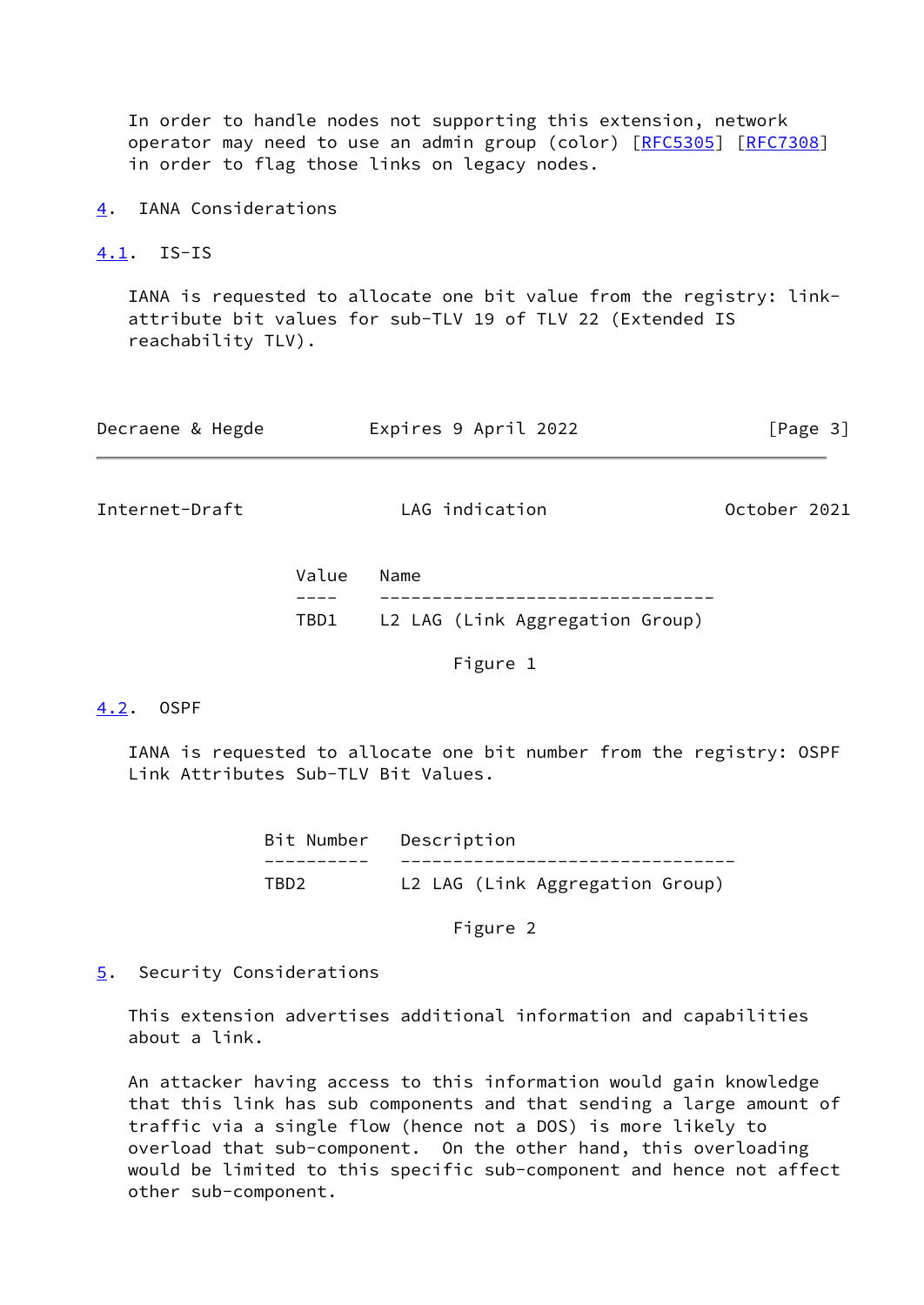An attacker been capable of adding this information may gain ability to change the routing of some flow crossing the links, typically large elephant flows specifically configured to avoid such link.

 An attacker been capable of removing this information may gain the ability to change the routing and direct a large elephant flow on this link, which would overload a sub component of this link and likely create packet drop for this specific flow.

 However, in those two cases, the attacker would equally have the capability to change other routing information such as the link metric, link usability and any link characteristics. Hence this new information does not add new security considerations. Besides, as with others TLV advertisements, the use of a cryptographic authentication as defined in [\[RFC5304](https://datatracker.ietf.org/doc/pdf/rfc5304)] or [[RFC5310](https://datatracker.ietf.org/doc/pdf/rfc5310)] allows the authentication of the peer and the integrity of the message and remove the ability for an attacker to modify such information.

Decraene & Hegde Expires 9 April 2022 [Page 4]

<span id="page-4-4"></span><span id="page-4-3"></span><span id="page-4-2"></span><span id="page-4-1"></span><span id="page-4-0"></span>

| Internet-Draft                   | LAG indication                                                                                                                                                                                                                                                                                                                                                                               | October 2021 |  |  |  |  |
|----------------------------------|----------------------------------------------------------------------------------------------------------------------------------------------------------------------------------------------------------------------------------------------------------------------------------------------------------------------------------------------------------------------------------------------|--------------|--|--|--|--|
| Acknowledgments<br>6.            |                                                                                                                                                                                                                                                                                                                                                                                              |              |  |  |  |  |
| TBD.                             |                                                                                                                                                                                                                                                                                                                                                                                              |              |  |  |  |  |
| References<br>7.                 |                                                                                                                                                                                                                                                                                                                                                                                              |              |  |  |  |  |
|                                  | 7.1. Normative References                                                                                                                                                                                                                                                                                                                                                                    |              |  |  |  |  |
|                                  | [I-D.ietf-lsr-dynamic-flooding]<br>Li, T., Psenak, P., Ginsberg, L., Chen, H., Przygienda,<br>T., Cooper, D., Jalil, L., Dontula, S., and G. S. Mishra,<br>"Dynamic Flooding on Dense Graphs", Work in Progress,<br>Internet-Draft, draft-ietf-lsr-dynamic-flooding-09, 9 June<br>2021, <https: archive="" draft-ietf-lsr-<br="" id="" www.ietf.org="">dynamic-flooding-09.txt&gt;.</https:> |              |  |  |  |  |
| $\lceil \mathsf{RFC2119} \rceil$ | Bradner, S., "Key words for use in RFCs to Indicate<br>Requirement Levels", BCP 14, RFC 2119,<br>DOI 10.17487/RFC2119, March 1997,<br><https: info="" rfc2119="" www.rfc-editor.org="">.</https:>                                                                                                                                                                                            |              |  |  |  |  |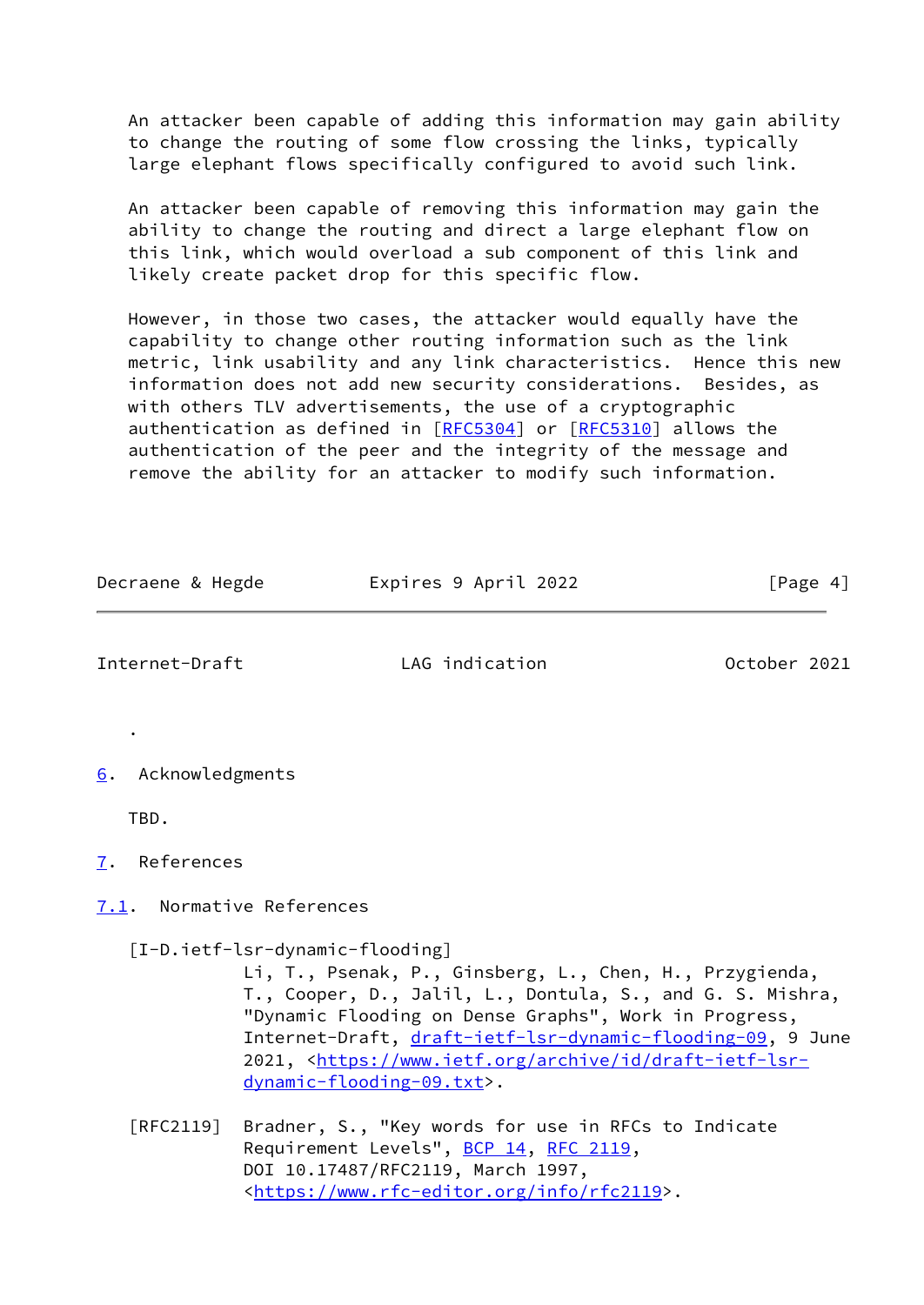- [RFC5029] Vasseur, JP. and S. Previdi, "Definition of an IS-IS Link Attribute Sub-TLV", [RFC 5029,](https://datatracker.ietf.org/doc/pdf/rfc5029) DOI 10.17487/RFC5029, September 2007, <[https://www.rfc-editor.org/info/rfc5029>](https://www.rfc-editor.org/info/rfc5029).
- [RFC5304] Li, T. and R. Atkinson, "IS-IS Cryptographic Authentication", [RFC 5304,](https://datatracker.ietf.org/doc/pdf/rfc5304) DOI 10.17487/RFC5304, October 2008, [<https://www.rfc-editor.org/info/rfc5304](https://www.rfc-editor.org/info/rfc5304)>.
- [RFC5310] Bhatia, M., Manral, V., Li, T., Atkinson, R., White, R., and M. Fanto, "IS-IS Generic Cryptographic Authentication", [RFC 5310,](https://datatracker.ietf.org/doc/pdf/rfc5310) DOI 10.17487/RFC5310, February 2009, [<https://www.rfc-editor.org/info/rfc5310](https://www.rfc-editor.org/info/rfc5310)>.
- [RFC8174] Leiba, B., "Ambiguity of Uppercase vs Lowercase in [RFC](https://datatracker.ietf.org/doc/pdf/rfc2119) [2119](https://datatracker.ietf.org/doc/pdf/rfc2119) Key Words", [BCP 14](https://datatracker.ietf.org/doc/pdf/bcp14), [RFC 8174,](https://datatracker.ietf.org/doc/pdf/rfc8174) DOI 10.17487/RFC8174, May 2017, [<https://www.rfc-editor.org/info/rfc8174](https://www.rfc-editor.org/info/rfc8174)>.
- <span id="page-5-0"></span>[7.2](#page-5-0). Informative References
	- [RFC5305] Li, T. and H. Smit, "IS-IS Extensions for Traffic Engineering", [RFC 5305](https://datatracker.ietf.org/doc/pdf/rfc5305), DOI 10.17487/RFC5305, October 2008, [<https://www.rfc-editor.org/info/rfc5305](https://www.rfc-editor.org/info/rfc5305)>.

<span id="page-5-2"></span>

| Decraene & Hegde |  |  | Expires 9 April 2022 |                                                      |  | [Page 5]     |  |
|------------------|--|--|----------------------|------------------------------------------------------|--|--------------|--|
| Internet-Draft   |  |  | LAG indication       |                                                      |  | October 2021 |  |
| RFC7308          |  |  |                      | Osborne, E., "Extended Administrative Groups in MPLS |  |              |  |

 Traffic Engineering (MPLS-TE)", [RFC 7308,](https://datatracker.ietf.org/doc/pdf/rfc7308) DOI 10.17487/RFC7308, July 2014, <[https://www.rfc-editor.org/info/rfc7308>](https://www.rfc-editor.org/info/rfc7308).

<span id="page-5-1"></span>[Appendix A.](#page-5-1) Changes / Author Notes

[RFC Editor: Please remove this section before publication]

00: Initial version.

01: Refresh.

Authors' Addresses